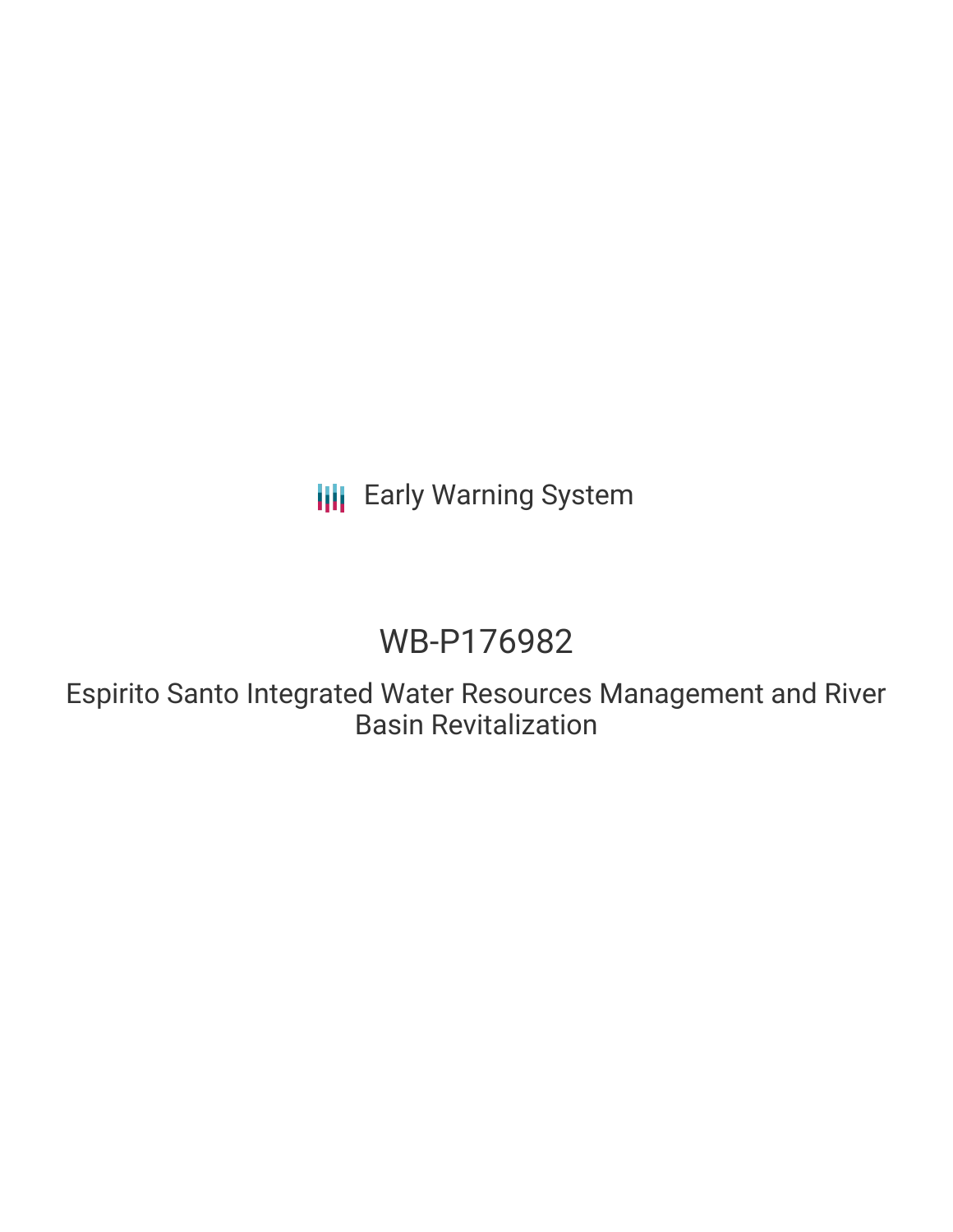

### **Quick Facts**

| <b>Countries</b>               | Brazil                                        |
|--------------------------------|-----------------------------------------------|
| <b>Specific Location</b>       | State of Espírito Santo                       |
| <b>Financial Institutions</b>  | World Bank (WB)                               |
| <b>Status</b>                  | Proposed                                      |
| <b>Bank Risk Rating</b>        | U                                             |
| <b>Borrower</b>                | Goverment of Brazil                           |
| <b>Sectors</b>                 | Climate and Environment, Water and Sanitation |
| <b>Investment Type(s)</b>      | <b>Advisory Services</b>                      |
| <b>Investment Amount (USD)</b> | \$86.10 million                               |
| <b>Project Cost (USD)</b>      | \$107.63 million                              |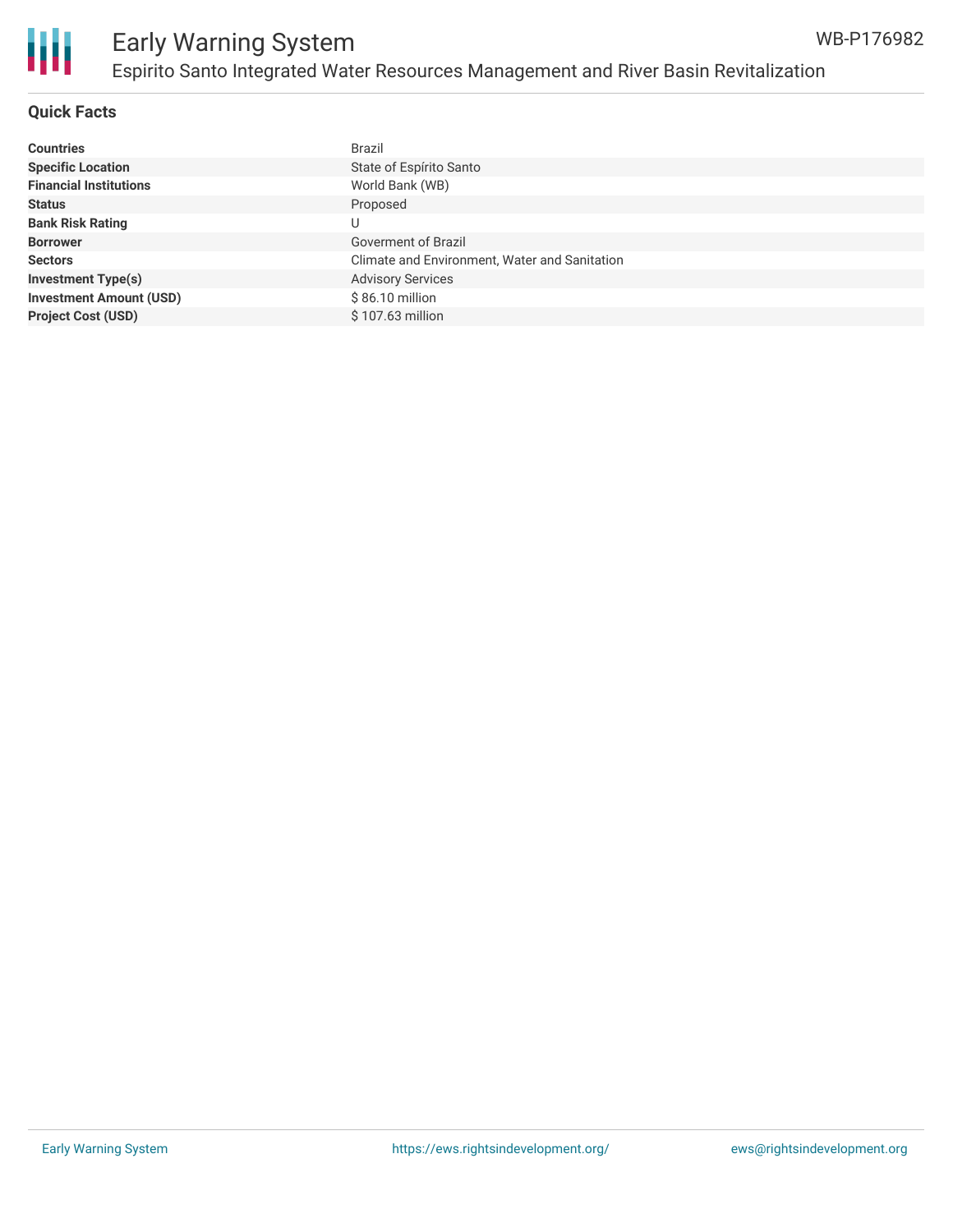

### Early Warning System Espirito Santo Integrated Water Resources Management and River Basin Revitalization

### **Project Description**

The objectives of the Project are to increase water security and improve resilience to extreme climate-related events in the Borrower's territory.

The World Bank has classified the environmental and social risks as Substanial.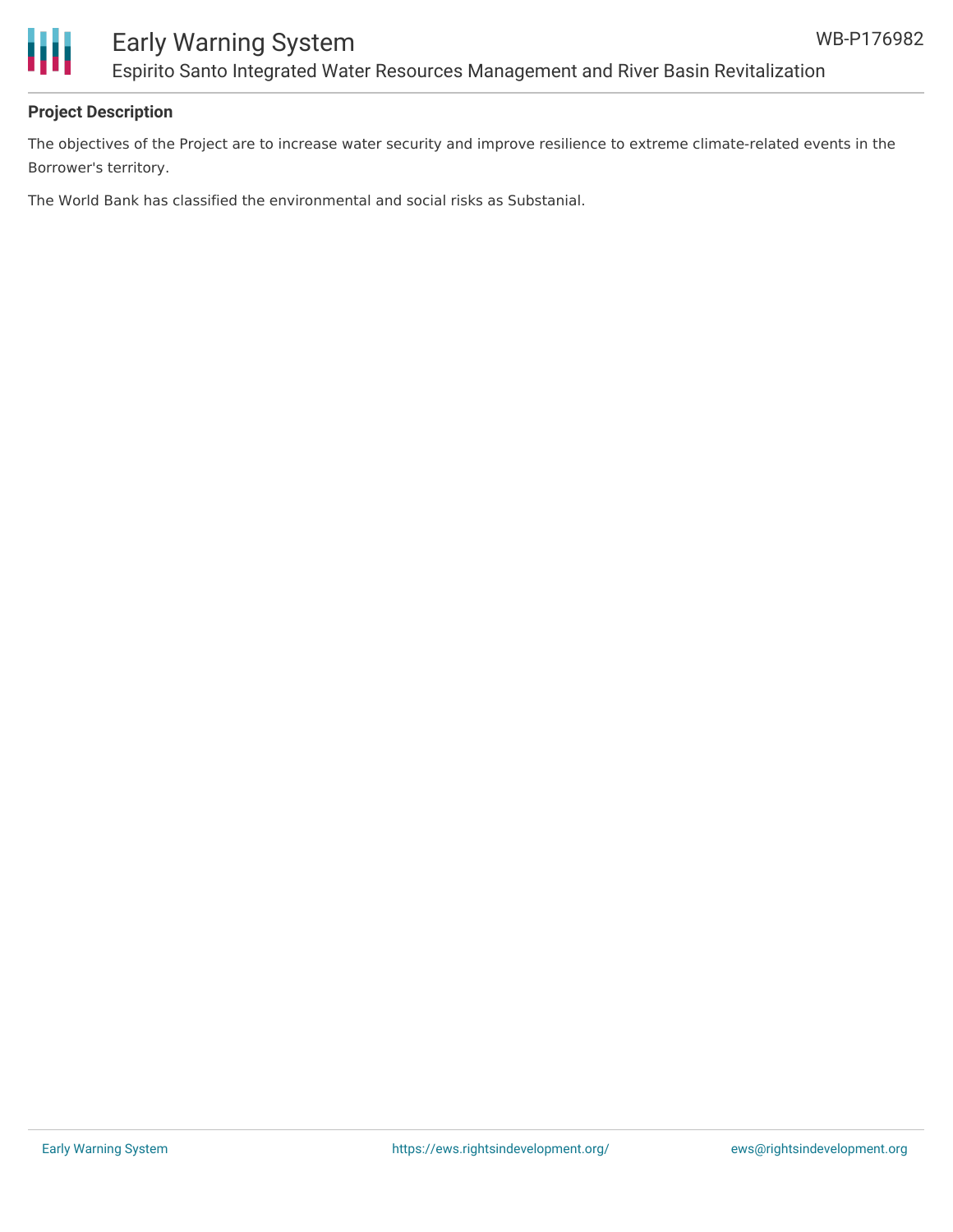

## Early Warning System Espirito Santo Integrated Water Resources Management and River Basin Revitalization

### **Investment Description**

World Bank (WB)